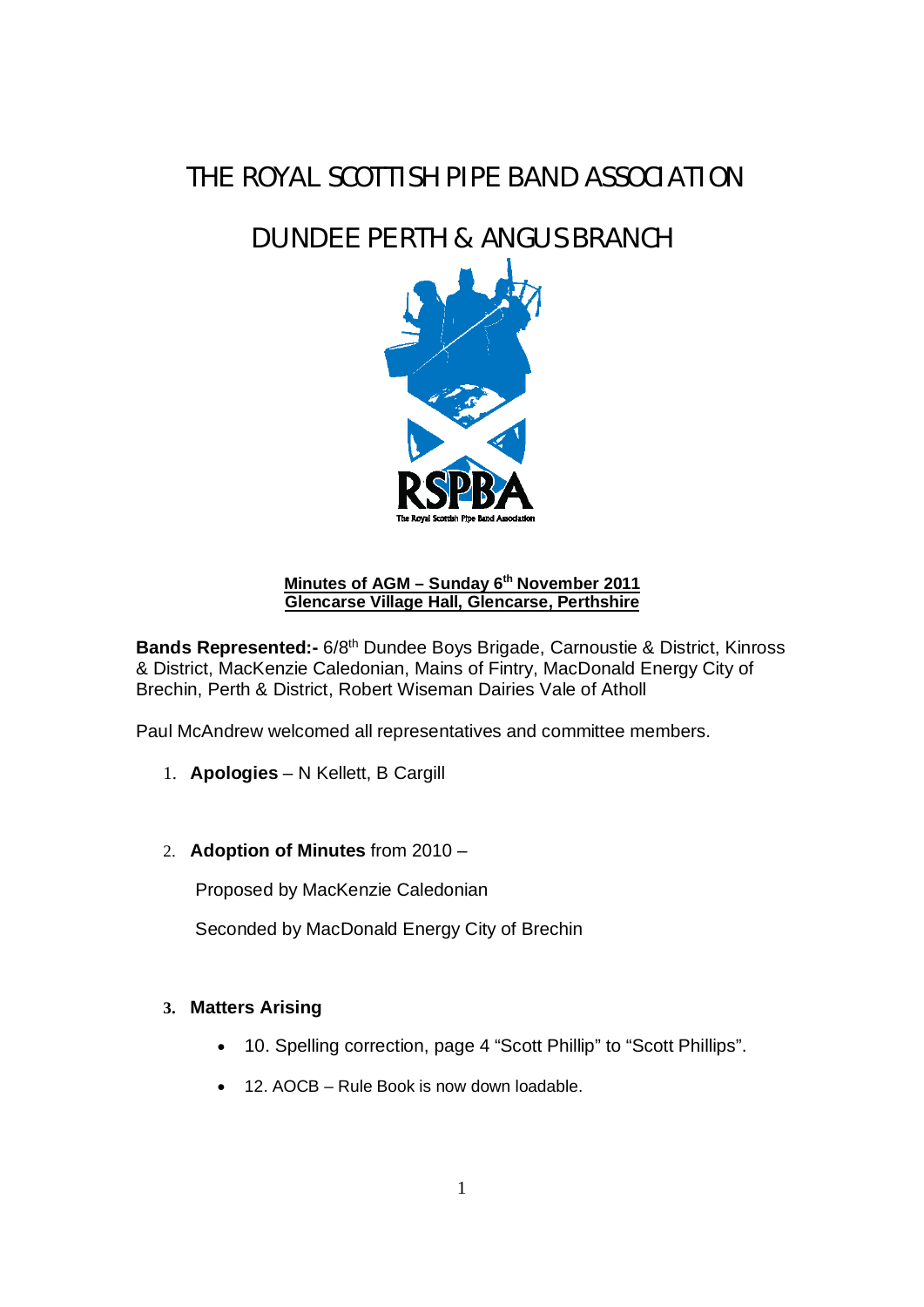- 4. **Chairman's Report** attached.
- 5. **Secretary's report** attached.
- 6. **Treasurer's report** attached.

Proposed – Robert Wiseman Dairies Vale of Atholl

Seconded – Mains of Fintry

### **7. Music Board report**

- No report given (apologies received from B Cargill for not being able to attend meeting).
- Vacancy exists for drumming representative.
- 8. **National Council Report** attached.

### **9. Magazine Rep Report**

No report given.

Request from B Strachan for feedback/information/updates from bands that can be featured in magazine.

### **10. Election of Office Bearers and Committee Members**

• Re-election of President - Barbara Stronach

Proposed – MacDonald Energy City of Brechin

Seconded – MacKenzie Caledonian

 $\bullet$  Chairman – Paul McAndrew – year 2 of two-year appointment.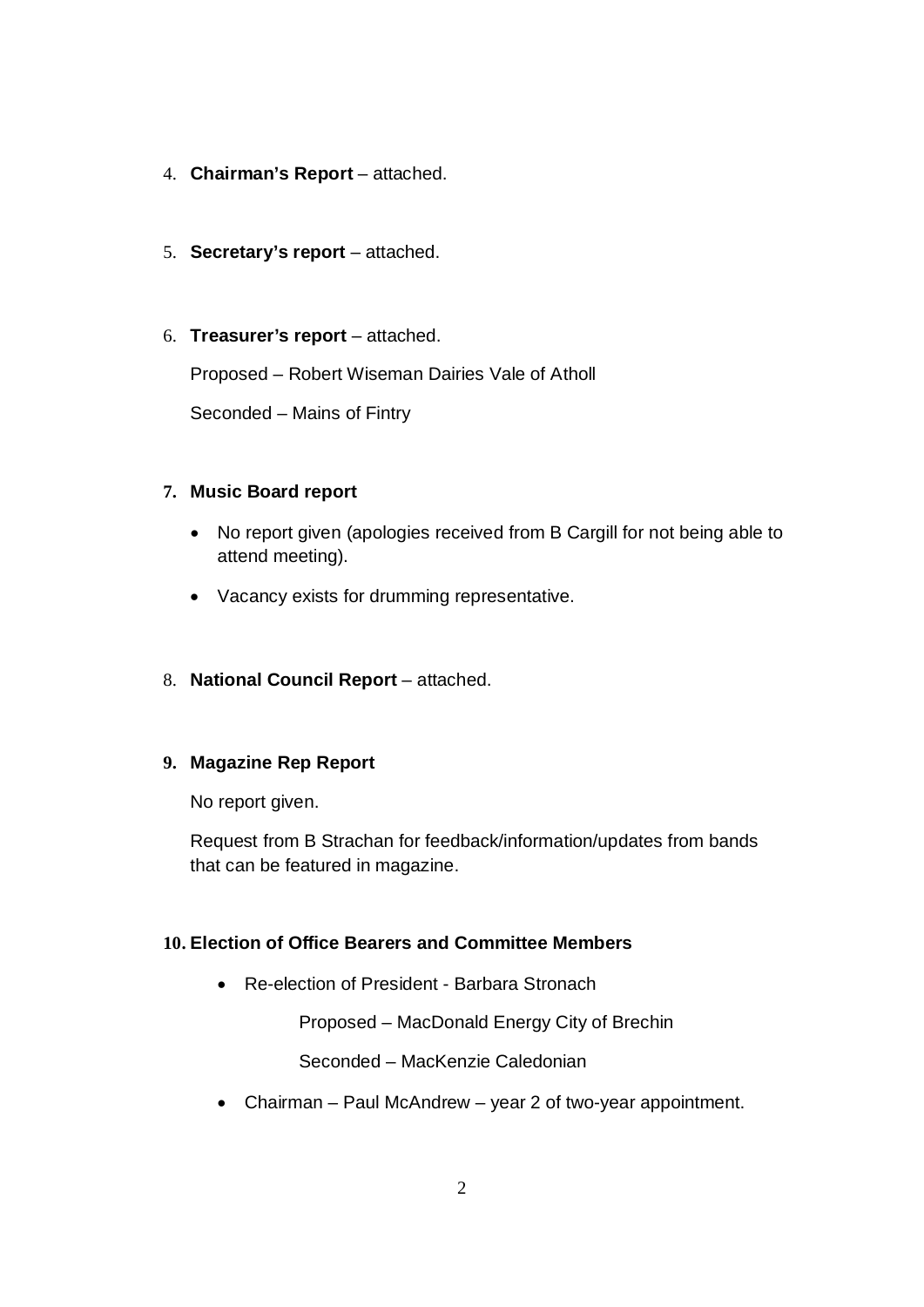- $\bullet$  Vice-Chairman Nigel Kellett year 2 of two-year appointment.
- $\bullet$  Secretary Gary Mair year 2 of two-year appointment.
- Treasurer Irene Black year 2 of two-year appointment.
- Minute Secretary Nigel Kellett year 2 of two-year appointment.
- x Music Board (piping) Bruce Cargill

Proposed – MacKenzie Caledonian

Seconded – MacDonald Energy City of Brechin

- Music Board (drumming) vacancy, no appointment.
- National Councillor Paul McAndrew year 2 of three-year appointment as per Article 73 of RSPBA standing orders.
- Magazine Representative Barbara Stronach

Proposed – MacDonald Energy City of Bechin

Seconded – Perth & District

• Committee Members

Resignations – Scott Phillips

New nominations – Ian Campbell, Valerie Russell

All other existing committee members re-elected en-block

- Neil Myles, Jim Mills, Gillie McNab, Teresa **Walker** 

Proposed by MacKenzie Caledonian

Seconded by MacDonald Energy City of Brechin

11. **Branch Levy** – To remain at £30 for Adult band, £25 for Juvenile

Proposed by Perth & District

Seconded by Mains of Fintry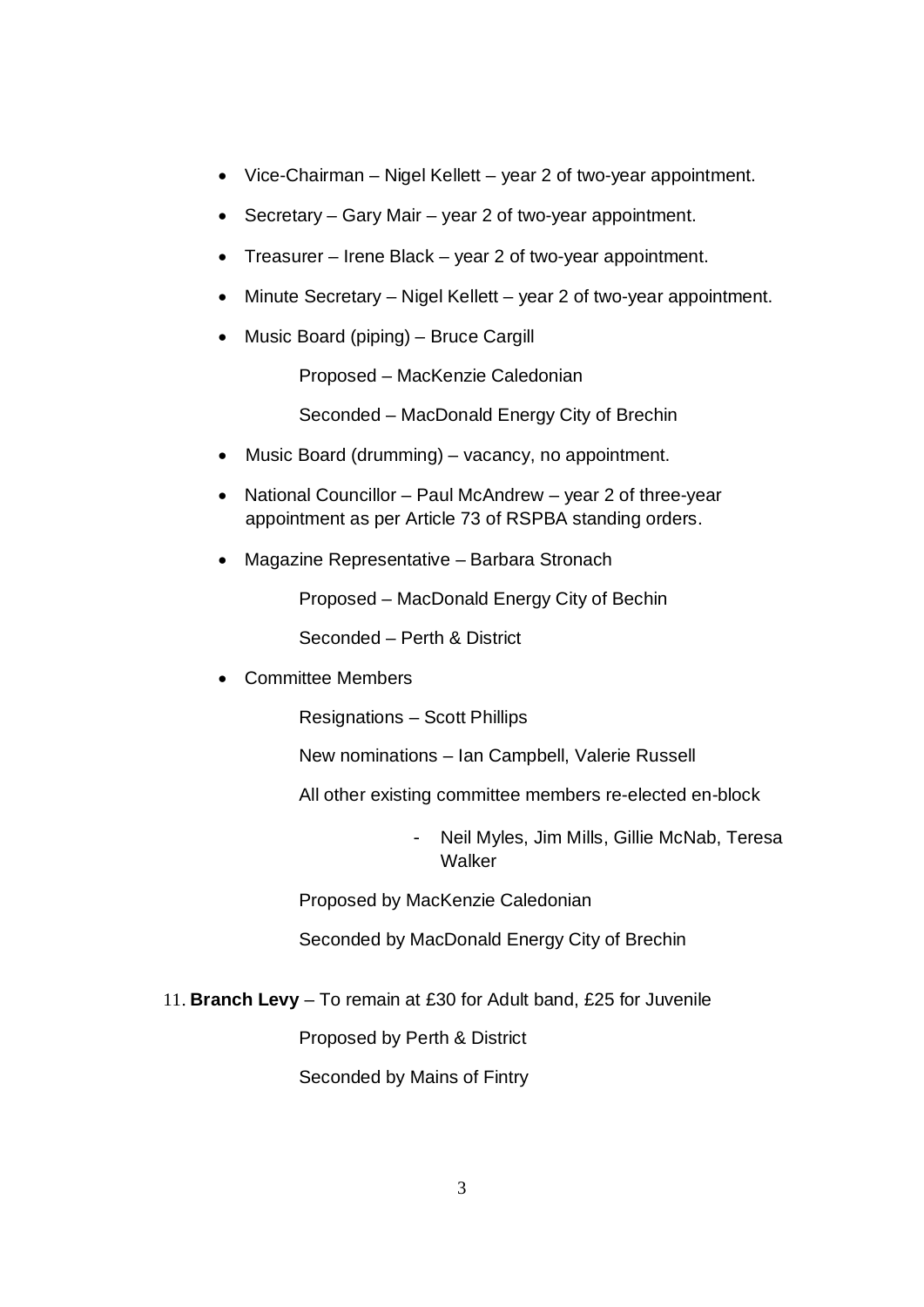#### **12. AOCB**

¾ Suggestion to upload draft copy of AGM Minutes onto Branch website.

Proposed – Perth & District

Seconded – Carnoustie & District

 $\triangleright$  Mains of Fintry asked if there was a requirement for Branch bands to submit a copy of their constitutions to HQ

> National Council advised that it was not essential but could be done for "safe keeping" if so desired.

 $\triangleright$  "Branch" trophies – discussion around whether bands can only win a "Branch" trophy within their own grade or if playing up a grade, whether the "Branch" trophy of the played-up grade can be awarded (to the lower-grade band).

e.g. a Grade 3 band plays-up to Grade 2 and wins the Grade 2 event. Is it correct that the "Branch Grade 2 trophy" is awarded to the Grade 3 band?

Currently, there is no ruling written for this and National Councillors present at the event can make a decision on the day.

Vote taken on "is it possible to win the "Branch" trophy of the grade that you play in on the day"?

For – 7 votes (Robert Wiseman Dairies Vale of Atholl (2 votes), 6/8th Dundee Boys Brigade, Perth & District, Carnoustie & District, MacDonald Energy City of Bechin (2 votes));

Against – 3 votes (Mackenzie Caledonian, Kinross & District, Robert Wiseman Dairies Vale of Atholl)

Result: - vote carried.

 $\triangleright$  Carnoustie & District asked whether the Branch would have any objection to a non-RSPBA sanctioned contest being held in conjunction with local Gala Day,  $7<sup>th</sup>$  July 2012 – no objections given.